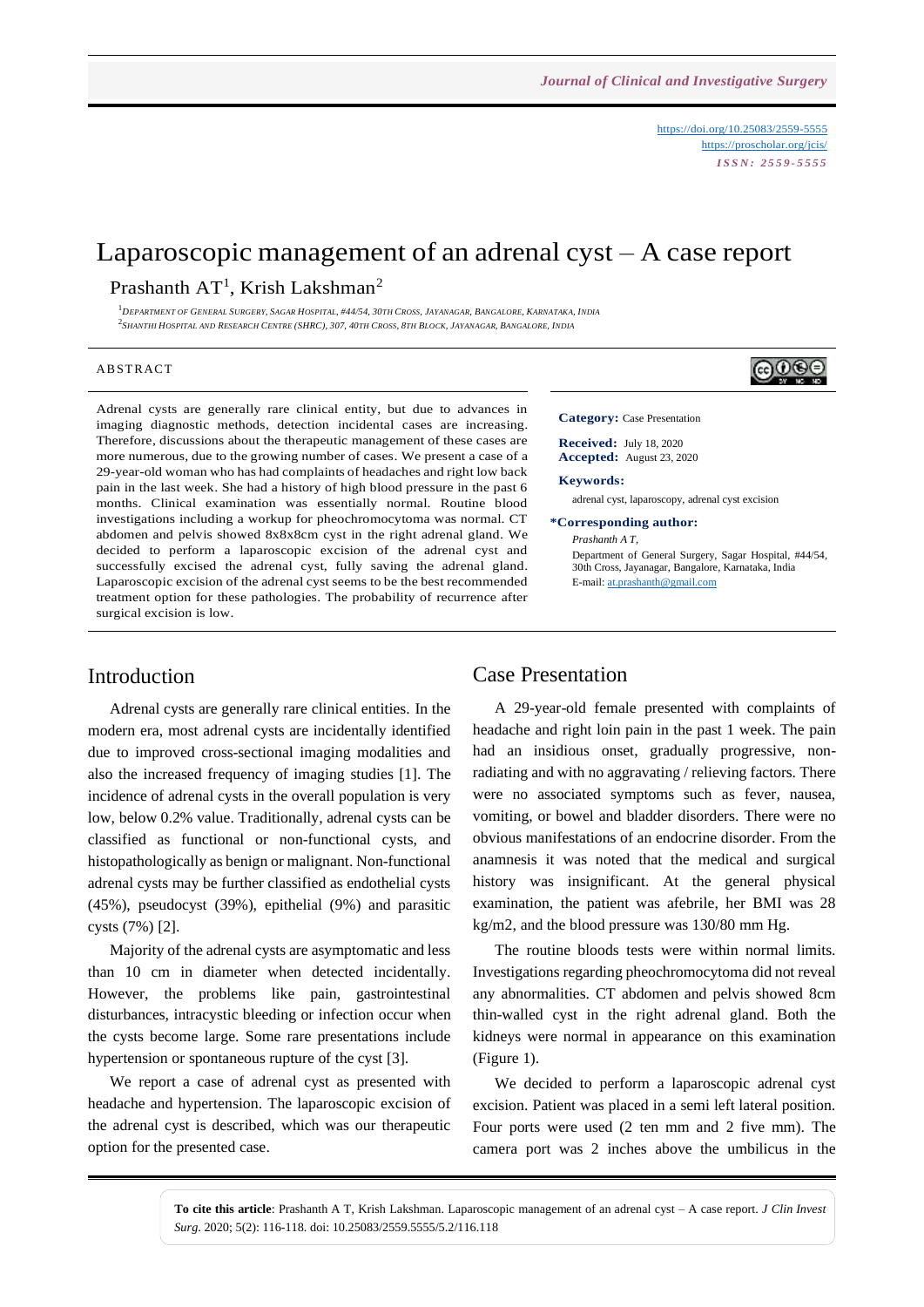midline, and the other three ports were triangulated. On examination, the rest of the peritoneal cavity was normal. The surgery started with the mobilization of hepatic flexure using the harmonic dissector. Inferior vena cava was visualized after duodenal kocherization. Gerota's fascia opened. The adrenal cyst arising from antero-superior surface of the gland was visualized. Decompression of the cyst was done. Around 100ml of straw color fluid was

aspirated out. After dissecting all around, cyst was completely excised along with a small rim of adrenal tissue and specimen retrieved through the camera port. Hemostasis was maintained throughout the surgery. The procedure took 90 minutes for completion. Intraoperative pictures were seen in Figure 2. The patient had an uneventful recovery. Histopathology has shown that it is a hemorrhagic cyst.



**Figure 1**. CT Abdomen and Pelvis



**Figure 2**. Intraoperative pictures at various stages of surgery; (2a) - removal of omental adhesions to the cyst; (2b) - defining the extent of the cyst; (2c) - aspiration of the cyst; (2d) - excision of the cyst sparing the adrenal gland.